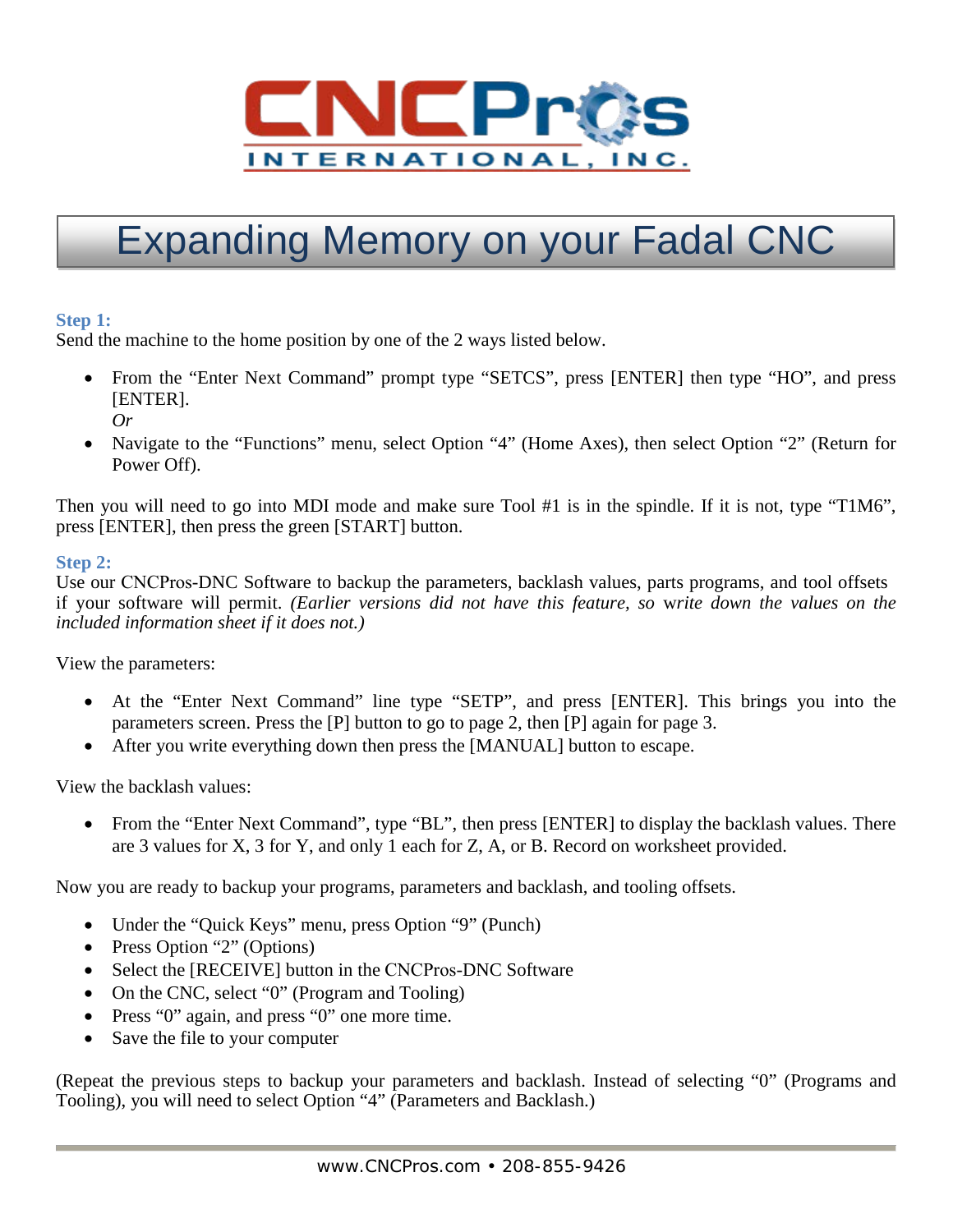

After verifying that your programs and offsets are saved onto your PC or worksheet, you have recorded your 2<sup>nd</sup> home values (if used), parameters and backlash values, and you have Tool #1 in the spindle, you are safe to power the machine down and install the module onto the CPU card in Slot #5. The module is a "piggy-back" board and will only fit one direction onto the board.

At power up, you will most likely receive an alert to the effect:

YOU HAVE A MEMORY UPGRADE OR MEMORY CORRUPTION. PLEASE ZERO THE MEMORY.

**With the machine power off, take a photo of your card rack and all wires connected to the PC boards. One by one, remove the cards, disconnect the cabling, and use the CNCPros.com supplied pink eraser to clean the gold tabs on the edge of the cards. This is the electrical contact for the PC boards and how each board communicates with the other boards and machine devices. Cleaning the card edge connectors eliminates most of the phantom faults and alarms seen with thermal changes in your shop. After the edge is clean and shiny, replace the card. Do this to all cards in your rack. The photo you took when you started will serve as a guide if you forget where the wires are connected.** 

#### **Step 3:**

Now you are ready to perform the Zero Memory Procedure.

- From the "Enter Next Command" line type "DI" press [ENTER] then type "G0 3000" (digit after G is the numeral 0, not the letter O) then press [ENTER]. (You are now in diagnostic mode on Page 1.)
- Press the [SPACEBAR] one time to advance to Page 2. Then press Option "5" (Zero Memory). Press [Y] to answer yes, press [Y] to answer yes a second time, wait several seconds, then press Option "2" (Start CNC).
- Power down the machine, wait about 3 seconds, then power the machine back up.

## **Step 4:**

Reload your CNC machine with all the programs from the CNCPros-DNC software.

- First, you will need to change the Baud rate to the same as you had before. Choose Option "9" and press [ENTER], then cycle the power on your machine and perform the cold start routine.
- On the CNC, type "TA,1" and press [ENTER].
- In the CNCPros-DNC software, press [SEND] to transfer the information back to your CNC.
- Double check the parameters and backlash sent to your CNC from the software by typing "SETP" on your CNC, then press [ENTER].